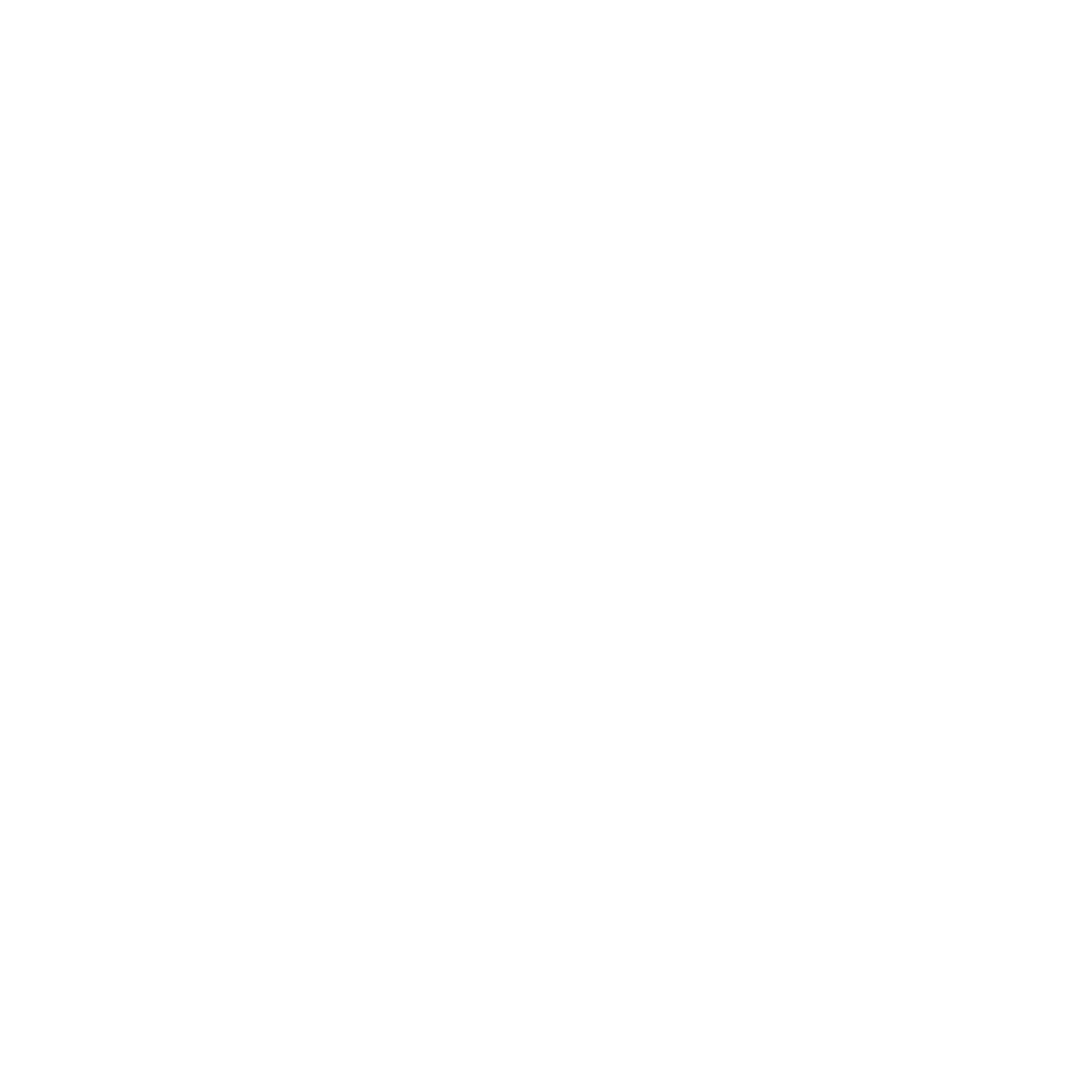## The Outstanding Airmen

By Tamar A. Mehuron, Associate Editor

**TSgt. (now MSgt.) Stephanie D. Clark.** Air Freight Supervisor, 88th Aerial Port Squadron (Air Force Reserve Command), McGuire AFB, N.J.—Deployed to Charleston AFB, S.C., to support Operation Iraqi Freedom. … Directed movement of thousands of tons of war materiel in record time. … Deployed to Baghdad as passenger service supervisor. … Oversaw transit of nearly 18,000 passengers. … Selected as noncommissioned officer in charge of managing all air logistics operations for Coalition Provisional Authority personnel. ▼



**SMSgt. Michael W. David.** Missions Systems Flight Superintendent, 437th Communications Squadron (Air Mobility Command), Charleston AFB, S.C.—Spearheaded basewide installation of fiber-optic cable. … Led deployment of mobile navigation equipment to Southwest Asia. … Ensured airfield equipment fully operational upon setup at austere locations. … Fixed poor base cellular telecommunications at home base. … Engineered a fail-safe wireless network to provide secure command and control communications in event of commercial communications breakdown. ▼



**SSgt. Aaron D. Davenport.** Explosive Ordnance Disposal Equipment Technician, 56th Civil Engineer Squadron (Air Education Training Command), Luke AFB, Ariz.—Named as 19th Air Force NCO of the Year. … Deployed to Afghanistan, then Iraq. … Destroyed weapons caches. … Coordinated joint service disposal operations. … Uncovered and disposed of several suspect terrorist devices endangering coalition personnel in Saudi Arabia. … Trained Saudi Arabian explosive ordnance disposal team. … Located crashed Saudi Arabian F-15 and disposed of damaged missiles.

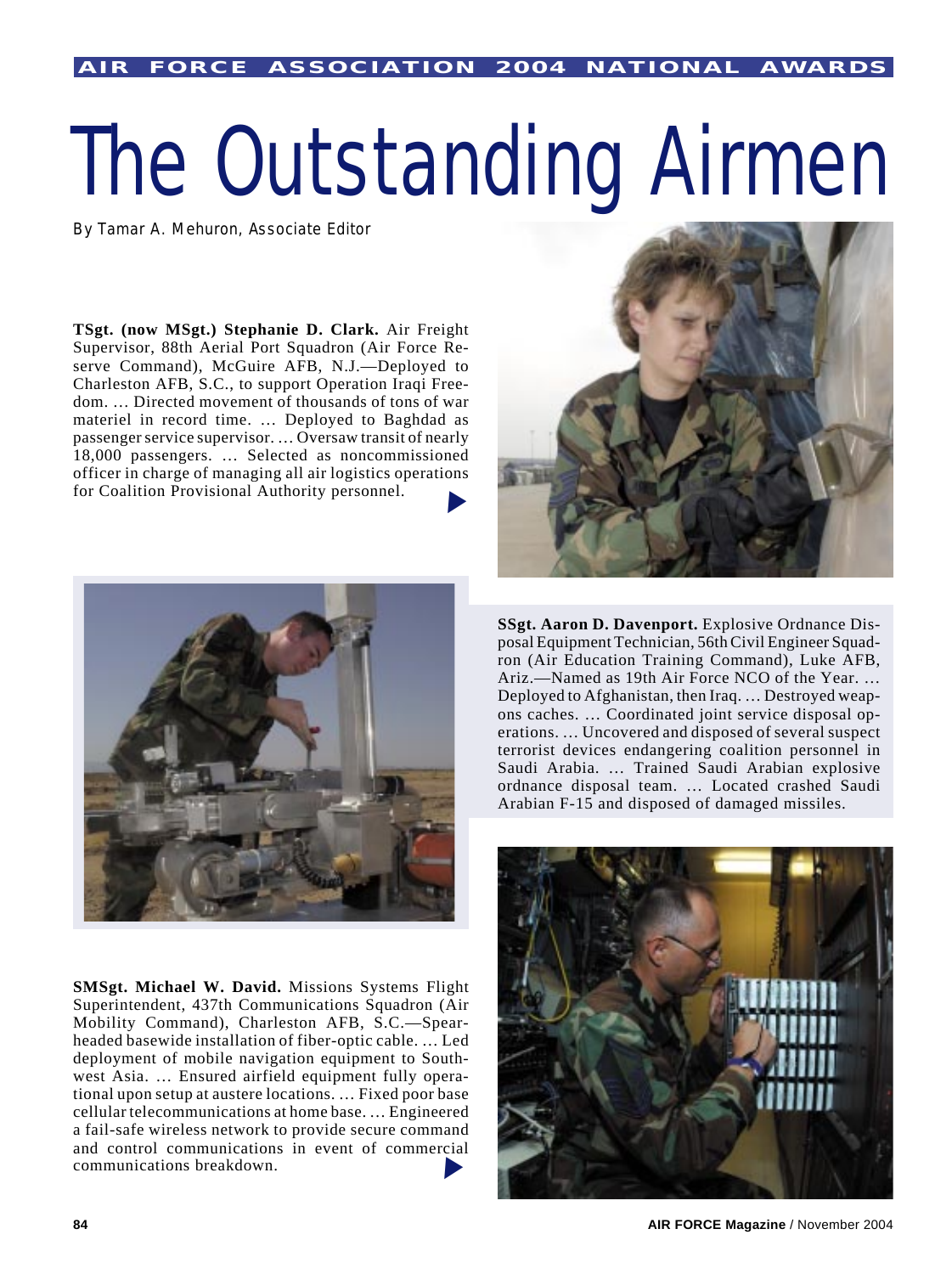The Air Force Outstanding Airman award is an annual program that recognizes 12 outstanding enlisted members for superior leadership, job performance, community involvement, and personal achievements.

The program was initiated at the Air Force Association's 10th annual national convention, held in New Orleans in 1956. The Chief Master Sergeant of the Air

LOTHING TEXTILE ornor

**SMSgt. Valise L. Godley.** Superintendent, Transmission Systems Section, 735th Communications Squadron, Ramstein AB, Germany (US Air Forces in Europe)— Spearheaded installation of priority circuits for Operation Iraqi Freedom, ensuring zero delays in sending air tasking orders to bare base sites. … Managed installation of high-priority joint agency attack sensing, warning, and response program, providing wide-area network security. … Led design of inaugural high-speed circuit for USAFE support of National Airborne Operations Center missions. ▼



**AIR FORCE Magazine** / November 2004 **85**

Force and the command chief master sergeants from each USAF major command form the selection board. The selections are reviewed by the Air Force Chief of Staff.

The 12 selectees are awarded the Outstanding Airman ribbon with the bronze service star device and wear the Outstanding Airman badge for one year.

**SMSgt. Trace L. Edinborough.** Supply Management Superintendent, Defense Supply Center, Philadelphia— Led Defense Logistics Agency team in support of Operation Iraqi Freedom. … Revamped DLA's combat zone sustainment plan. … Expedited shipment of crucial construction supplies from Bahrain to Iraq. … Negotiated emergency contracts for 900 tactical vehicles. … Managed parts delivery for rotary aircraft, cutting downtime. … Helped resolve problems with contracts and purchase requests, reducing shortages of vehicle parts, uniforms, and other essential materiel.



**MSgt. John W. Knipe.** Chief, Special Operations Forces Tactical Air Control Party, 1st Air Support Operations Group (Air Combat Command), Ft. Lewis, Wash.—Jumped with Special Forces team into northern Iraq. … Planned and controlled coalition air strikes against Iraqi forces near Kirkuk, decimating two Iraqi divisions. … Provided support for continuous air operations while exposed to heavy enemy fire, enabling his team to move into Kirkuk. … Helped establish secure operations, working with Iraqi civil leaders and freedom fighters. ... Found and destroyed al Qaeda and Taliban weapons in mountainous caves in Afghanistan. … Taught mountaineering combat skills to Southwest Asia-bound troops.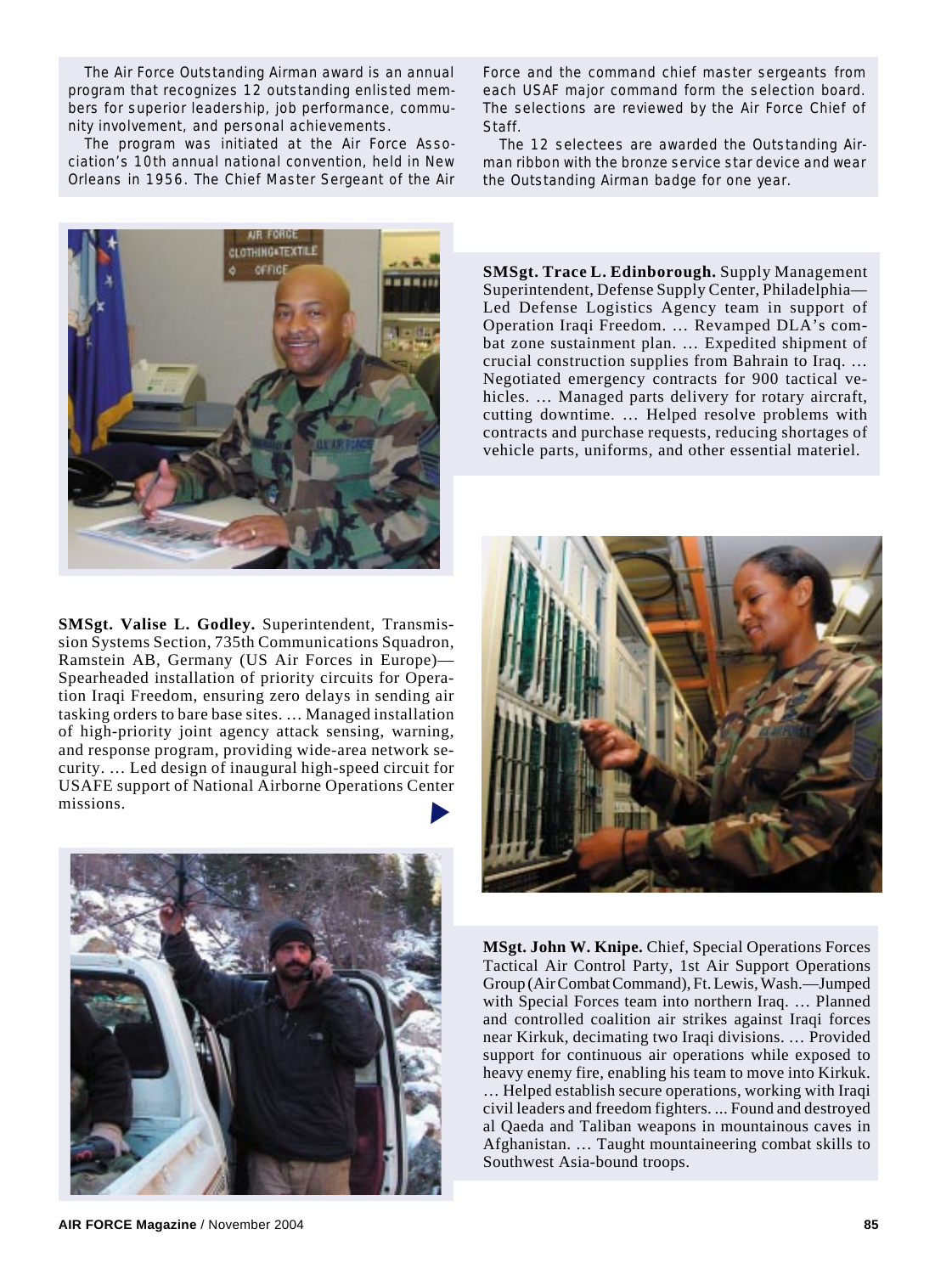**A1C (now SrA.) Kurt C. Marunick.** Fuel Systems Apprentice, 347th Maintenance Squadron (Air Force Special Operations Command), Moody AFB, Ga.—Performed maintenance and inspection duties with the precision of a staff sergeant. … Devised way to replace the HC-130P in-flight refueling hose in half the normal time, helping to raise mission capable rates. … Led team installing upgraded HH-60 fuel lines, completing work two months ahead of schedule. … Contributed greatly to unit's improved first-time fix rate. … Devised numerous innovative repairs for broken equipment, saving time and money. ▼





**SrA. (now SSgt.) William D. Moore (right).** Pararescue Journeyman, 31st Rescue Squadron (Pacific Air Forces), Kadena AB, Japan—Performed heroic acts, including rescue of a diver and emergency medical treatment of a victim of a snowmobile accident. … Flew 30 combat sorties in Afghanistan. … Served as the only medical provider at forward firebases. … Augmented Special Forces reconnaissance team, providing air-to-ground link during enemy engagements. …Wrote new instruction for high-angle rescues. ... Instructed Japan Air Self-Defense Force pararescuemen in triage techniques.

**SSgt. (now TSgt.) Teresa A. Mossoni (left).** Services Craftsman, 90th Operations Group (Air Force Space Command), F.E. Warren AFB, Wyo.—Led her team of chefs to an "outstanding" rating in combat capability assessment. … Selected to manage end of year food inventory. … Earned error-free ratings in inventory control. … Managed kitchen equipment at five remote missile sites. … Trained her team to conduct underground rescues. … Created a model Career Distance Course testing program. … Served as chef superintendent during superior's absence.

▼



**86 AIR FORCE Magazine** / November 2004